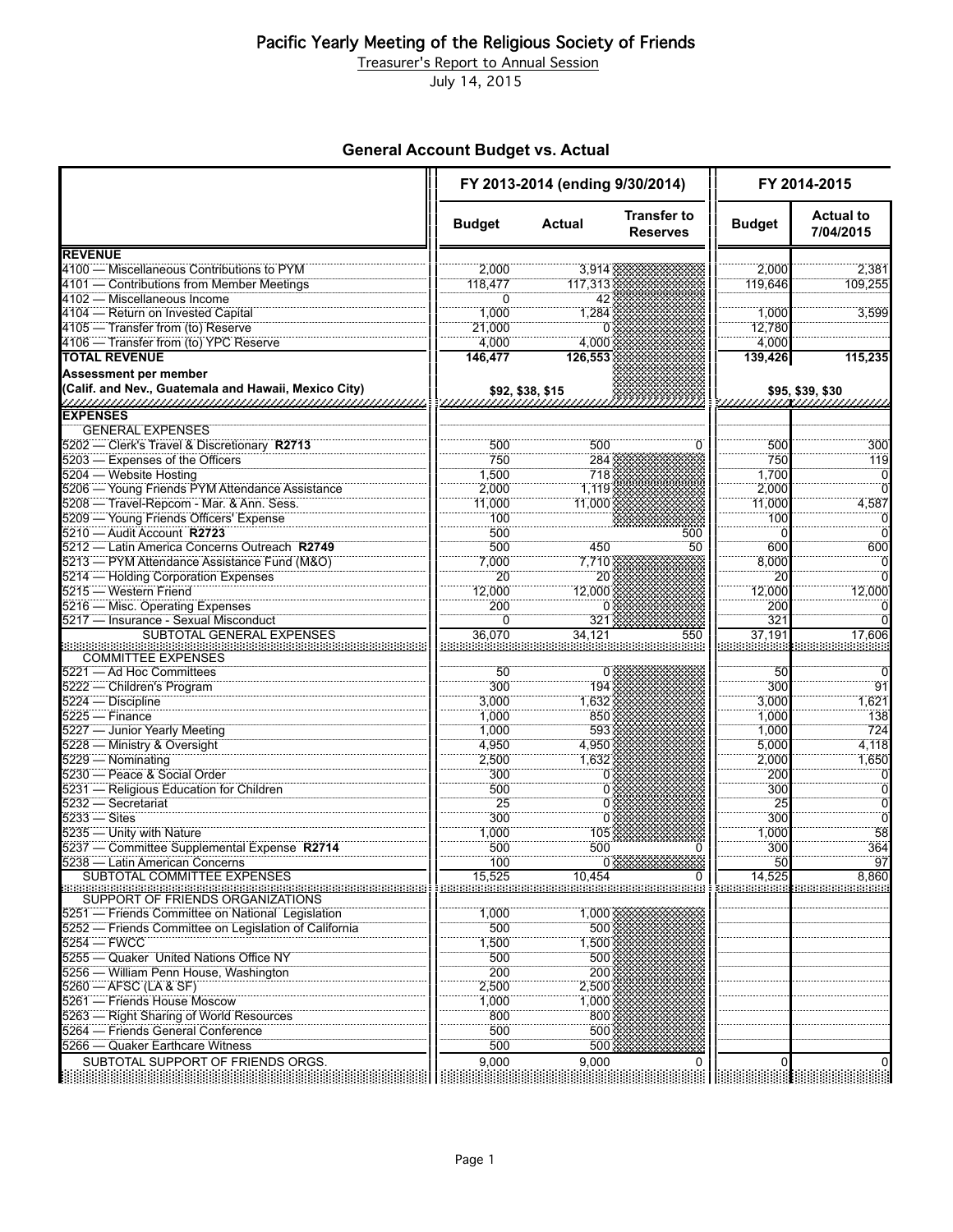Treasurer's Report to Annual Session

July 14, 2015

#### **General Account Budget vs. Actual**

|                                                  |               | FY 2013-2014 (ending 9/30/2014) |                                       | FY 2014-2015  |                               |
|--------------------------------------------------|---------------|---------------------------------|---------------------------------------|---------------|-------------------------------|
|                                                  | <b>Budget</b> | <b>Actual</b>                   | <b>Transfer to</b><br><b>Reserves</b> | <b>Budget</b> | <b>Actual to</b><br>7/04/2015 |
| CONFERENCE TRAVEL/PYM DELEGATES                  |               |                                 |                                       |               |                               |
| 5271 — Western Friend Board R2748 (3)            | 1,500         | 1,407                           | 93                                    | 1,500         | 875                           |
| $5275 - AFSC$ (5)                                | 1.200         | 739                             |                                       | 1.200         | 490                           |
| 5277 - FCNL (6) & William Penn House (1)         | 6.000         | 4.020                           |                                       | 4.500         | 3,063                         |
| 5278 - FGC Central Committee R2744 (1)           | 1,000         | 897                             | 103                                   | 1,000         | 978                           |
| 5279 - FWCC, Section of the Americas R2743 (5)   |               |                                 | O                                     | 400           | 1,500                         |
| 5280 - Friends United Mtg. (Triennial) R2745 (1) |               | 244                             | $-244$                                |               |                               |
| 5281 - Gen. Reunion of Friends Mexico R2746 (1)  |               |                                 |                                       |               |                               |
| 5282 - Friends House Moscow (2)                  |               |                                 |                                       |               |                               |
| 5283 - Evangelical Friends Church Southwest (1)  | 200           | 100                             |                                       | 200           | 117                           |
| 5286 - Quaker Earthcare Witness (2)              | 1.000         | 1,000                           |                                       | 2.200         | 2,200                         |
| 5287 - FWCC World Gathering R2747 (4)            | 2.000         |                                 | 2.000                                 | 2.000         |                               |
| 5288 - Young Friends Travel R2742                | 500           | 412                             | 89                                    | 500           |                               |
| 5289 - Friends Peace Team Board (1)              | 700           | 700                             |                                       | 700           |                               |
| SUBTOTAL CONFERENCE TRAVEL/PYM DEL.              | 14,100        | 9.517                           | 2,041                                 | 14.200        | 9,224                         |
| YOUTH PROGRAM                                    |               |                                 |                                       |               |                               |
| 6105 - Youth Program Supervisory Committee       | 1.200         | 781                             |                                       | 1,200         | 1,467                         |
| 6110 - Personnel Costs                           | 57,272        | 58.752                          |                                       | 61,000        | 43,822                        |
| 6140 - Insurance                                 | 610           | 610                             |                                       | 610           |                               |
| 6150 - Professional Development                  | 1,200         | 1.356                           |                                       | 600           | 75                            |
| $6160 -$ Office                                  | 2,700         | 2,710                           |                                       | 2,700         | 2,056                         |
| $6170 -$ Events                                  |               | $-714$                          |                                       |               |                               |
| 6190 - Administration & Travel                   | 9.000         | 5.856                           |                                       | 7,100         | 5,154                         |
| <b>SUBTOTAL PROGRAMS</b>                         | 71,982        | 69.351                          | U                                     | 73.210        | 52,574                        |
| <b>TOTAL EXPENSES</b>                            | 146,677       | 132,443                         | 2,591                                 | 139,126       | 88,264                        |
|                                                  |               |                                 |                                       |               |                               |

Expense accounts with a bold face **R27XX** following the account name have that associated reserve fund on the following page. Transfers from these special reserves are negative (-) in the Transfers column. A positive transfer means that funds remaining in the expense account at the end of the year were transferred to the associated reserve. A negative number indicates transfers from the reserve. In Conference Travel, (n) is the number of representatives/delegates now appointed.

#### **Contributions to PYM Restricted Funds October 1, 2013-September 30, 2014**

| 2733 - Fund for Concerns                    |        |  |  |
|---------------------------------------------|--------|--|--|
| <b>Strawberry Creek Meeting</b>             | 150.00 |  |  |
| Various individuals                         | 597.09 |  |  |
| 2734 - Sharing Fund                         |        |  |  |
| Palo Alto Meeting                           | 150.00 |  |  |
| <b>Strawberry Creek Meeting</b>             | 80.00  |  |  |
| San Francisco Meeting                       | 100.00 |  |  |
| 2736 - Unity With Nature Project Fund       |        |  |  |
| Palo Alto Meeting                           | 150.00 |  |  |
| <b>Berkeley Meeting</b>                     | 50.00  |  |  |
| Various individuals                         | 162.30 |  |  |
| 2781 - Bob Vogel Endowment Fund             |        |  |  |
| Pacific Friends Outreach Society 441,177.70 |        |  |  |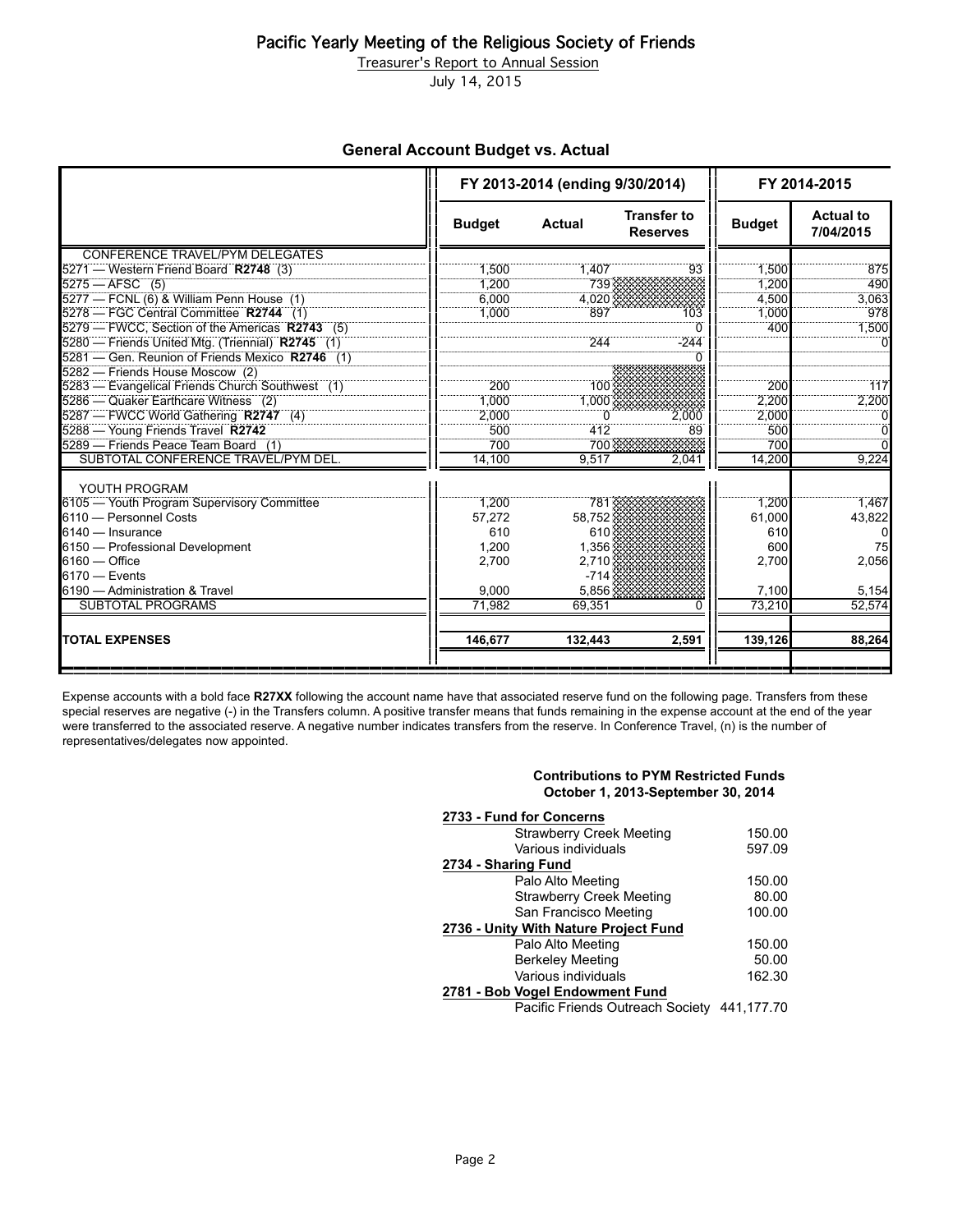Treasurer's Report to Annual Session

July 14, 2015

| <b>General Account Balance Sheet</b>               |             |          |         |                     |
|----------------------------------------------------|-------------|----------|---------|---------------------|
| <b>Account Number and Title</b>                    | 9/30/13     | 9/30/14  | 7/4/15  |                     |
| <b>ASSETS</b>                                      |             |          |         |                     |
| 1701 - General Account Checking (Wells Fargo)      | 32,586      | 44,146   | 55,276  |                     |
| 1702 - Checking/Payroll Account (Bank of America)  | Ωl          |          |         |                     |
| 1704 - Invested Capital (Pax World)                | 84,375      | 19,481   | 23,012  |                     |
| 1704.01 - Invested Capital (Friends Fiduciary)     |             | 50,228   | 84.081  |                     |
| 1704.7 - Vogel Endowment (Friends Fiduciary)       | 0           | 460,192  | 478,026 |                     |
| 1706 — Prepaid Expenses                            | 897         | 2,073    | 0       |                     |
| 1705-1710 - Accounts Receivable                    | 0           |          |         |                     |
| 1720 - Inventory of Faith & Practice               | 2,068       | 2,068    | 2,068   |                     |
| 1750 - FGC Meeting House Fund Note                 | 10,000      | 10,000   | 10,000  |                     |
| 1751 - Friends House Note                          | 20,000      | 20,000   | 0       |                     |
| <b>TOTAL ASSETS</b><br><u>ummmmmmmmmmm</u> mmmm    | 149,926     | 608,188  | 652,462 |                     |
| <b>LIABILITIES AND RESERVES</b>                    |             |          |         | <b>Reserve Caps</b> |
| 2400 - Payroll Withholdings                        | 962         | 2,908    | 501     |                     |
| 2500 - Payroll Taxes Payable                       | 293         | 1,093    | 153     |                     |
| 2704 - Credit Cards                                | 375         | 174      | 139     |                     |
| 2712 - Student Conscience Fund                     | 17,843      | 17,843   | 17,843  |                     |
| 2713 - Clerk's Travel & Discretion (5202) Reserve  | 1,364       | 1,364    | 1,414   | 2,000               |
| 2714 - Committee Supplemental (5237) Reserve       | 1,352       | 1,191    | 1,191   | 2,000               |
| 2721.1 - Pre-Publishing Reserve (F&P)              | 4.068       | 4.068    | 4,318   |                     |
| 2722 - Equipment Purchase (5207) Reserve           | 1,500       | 1,500    | 1,500   | 1,500               |
| 2723 - Account Audit (5210) Reserve                | 3,090       | 3,590    | 3,590   | 4,000               |
| 2732 - PYM Traveling Friend Fund (M&O)             | 3,924       | 3.924    | 3,924   |                     |
| 2733 - Fund for Concerns (M&O)                     | 3,399       | 4,146    | 4,496   |                     |
| 2734 - Sharing Fund (M&O)                          | 1,516       | 1,846    | 1,981   |                     |
| 2735 - FGC Scholarship                             | 1,479       | 828      | 828     |                     |
| 2736 - Unity with Nature Project Reserve           | 968         | 730      | 715     |                     |
| 2742 - Young Friends Travel (5288) Reserve         | 2,191       | 1,979    | 1,979   | 2,500               |
| 2743 - FWCC, Sect of Amer Travel (5279) Reserve    | 1,500       | 1,500    | 1,500   | 1,500               |
| 2744 - FGC Travel (5278) Reserve                   | 500         | 500      | 500     | 500                 |
| 2745 - FUM Travel (5280) Reserve                   | 1,405       | 189      | 189     | 2,500               |
| 2746 - Gen. Reunion Fr. Mex. Travel (5281) Reserve | 908         | 908      | 908     | 1,000               |
| 2747 - FWCC World Gathering Travel (5287) Res.     | 2,000       | 2,000    | 2,000   |                     |
| 2748 - Western Friend Board Travel (5271) Reserve  | $\mathbf 0$ | 93       | 93      | 1,000               |
| 2749 - Latin Amer. Concerns Outreach (5212) Res.   | 596         | 646      | 646     | 1,500               |
| 2750 - PYM Attendance Assistance Fund (M&O)        | 1,166       | $\Omega$ | 0       |                     |
| 2780 - Youth Program Coordinator Reserve           | 13,383      | 9,383    | 9,383   |                     |
| 2781 - Bob Vogel Endowment                         | 626         | 460,192  | 478,026 |                     |
| 2782 - Vogel Youth Work Reserve                    |             | 9,121    | 11,203  |                     |
| 3900 - Uncommitted Reserves                        | 83,518      | 80,627   | 103,442 |                     |
| <b>TOTAL LIABILITIES AND RESERVES</b>              | 149,926     | 612,344  | 652,462 |                     |